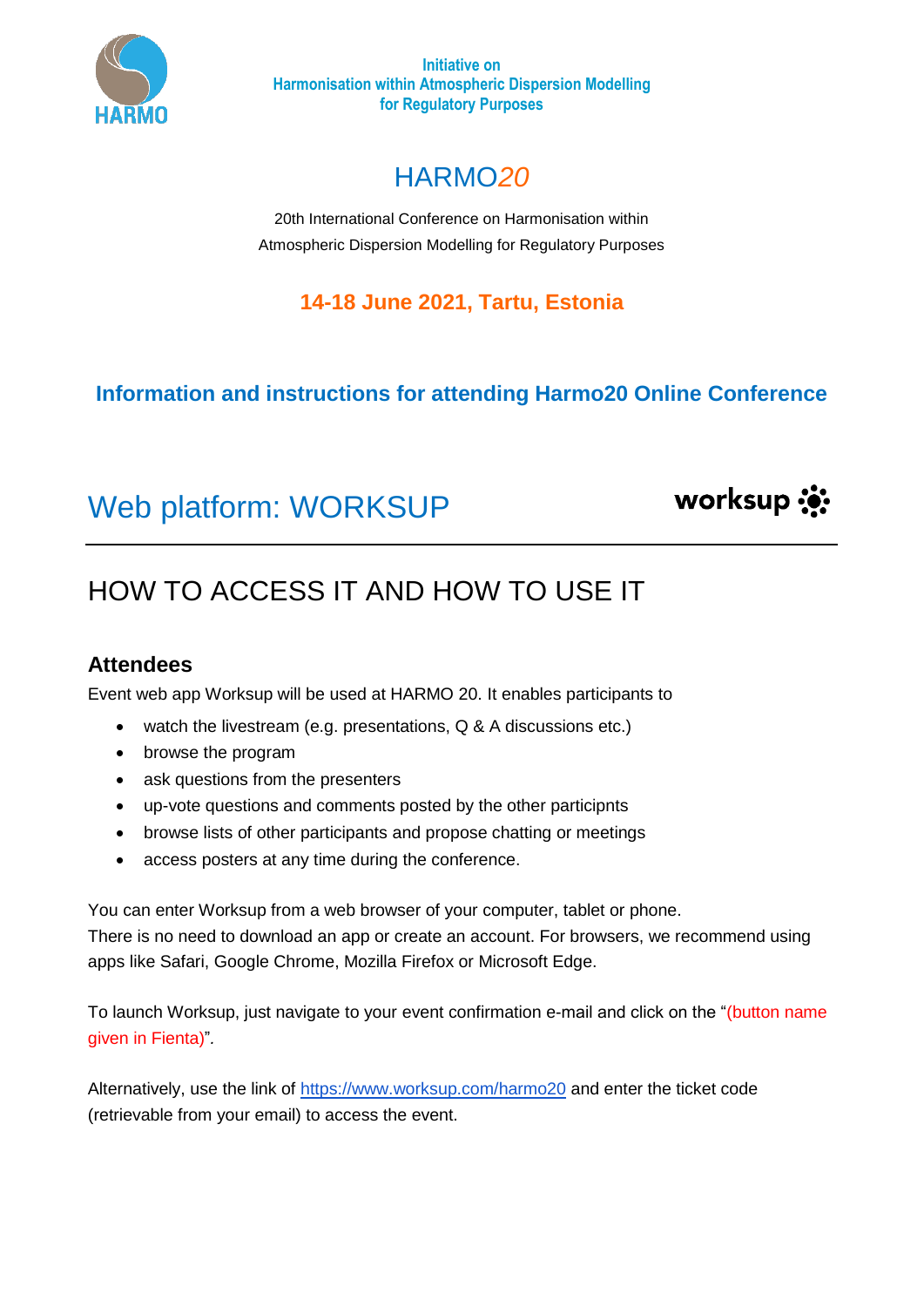

#### **Speakers**

Your presentation will be in live streaming on a devoted web-platform, no "screen sharing" (that's why we need your presentation in advance): you will receive a special link to access your presentation remotely and scroll the slides by yourself.

The speakers will follow two environments while presenting: **vMix Call** for audiovisual presentation (with camera and microphone); **Worksup** to review questions. The chair of the session will support in intermediate the questions verbally.

**IMPORTANT**: While presenting at vMix Call, you need to close the livestream in Worksup to prevent the audio conflict in your device. Otherwise, the livestream's audio will disrupt your presentation in vMix Call. Once your presentation is finished, you can reopen the stream in Worksup.

**IMPORTANT AGAIN!!** on 10 and 11 June training sessions for Worksup will be available, you will receive an email communication to access your training time: do not miss this opportunity!!

#### **Q&A**

Attendees can ask questions through Q&A-buttons that are available under each session. Additionally, the upvoting feature ("like"-button) helps to reorganise the questions based on the popularity.

#### **Poster sessions**

Attendees can ask questions through Q&A-buttons that are available under each session. Additionally, the upvoting feature ("like"-button) helps to reorganise the questions based on the popularity.

#### **Networking**

By selecting "Profile" from the menu and by clicking on the "Edit interests" menu button, you can add and select topics / interests/ competence that you offer and are seeking for in networking. Choosing interests is optional and not a prerequisite for networking.

After selecting the interests, you can review other participants via the "Participants" menu button. You have the opportunity to start a written conversation with the participant. In addition, Worksup also allows conducting 1-1 video meetings. The "Chats" menu button allows you to keep track of chat invitations and ongoing ones correspondence.

\*\*\*\*\* REMINDER \*\*\*\*\* On June 10 and 11 a demo session on Worksup will be available to the participants, tests are planned for the speakers!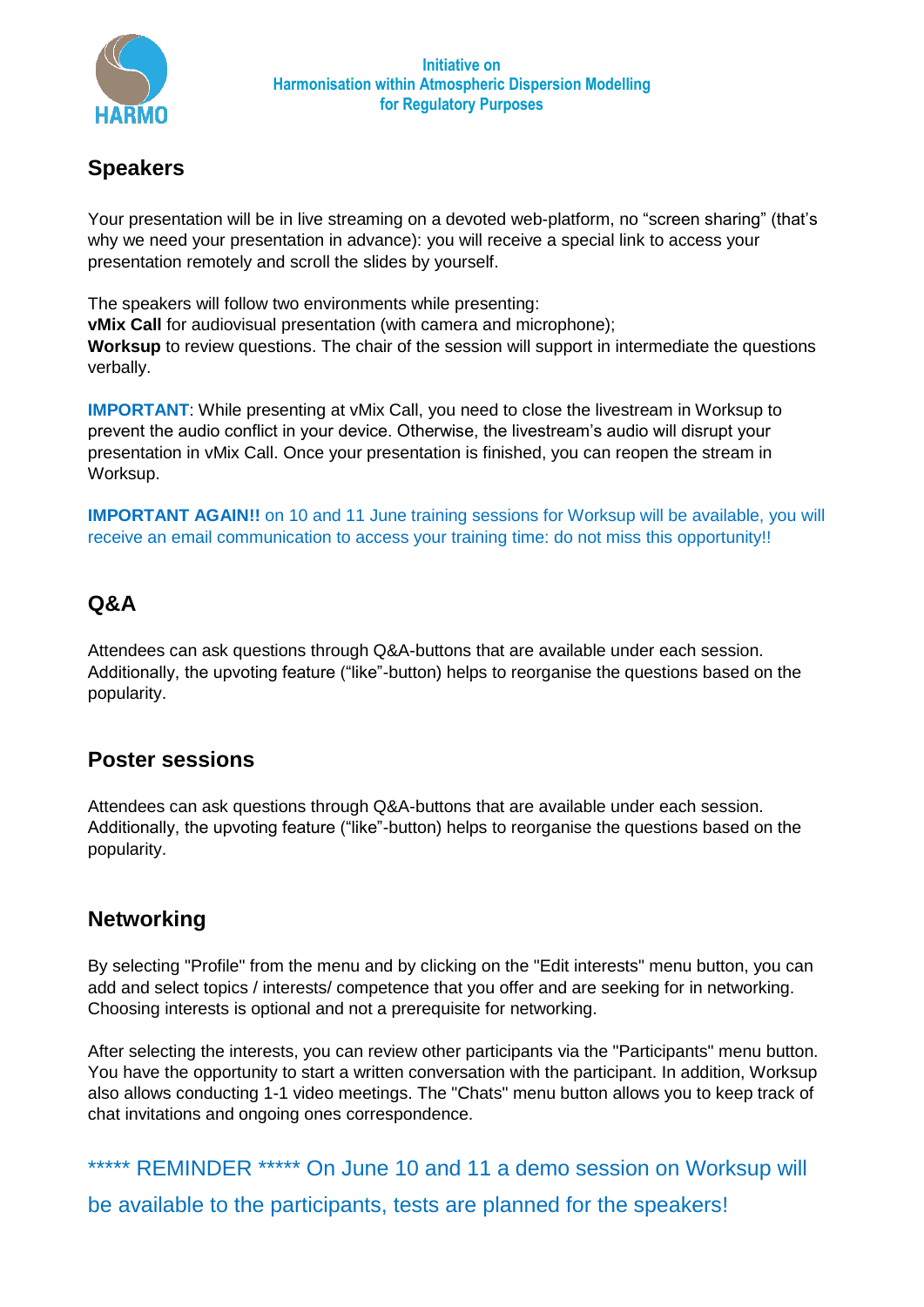

# Preparing you contribution

## How to give an ORAL PRESENTATION

Your talk **15 minutes+5 Q&A** can be given 'lively' or through a pre-recorded presentation when necessary (problems with connection or due to time zone):

- $\checkmark$  DEFAULT PRESENTATION: LIVELY
- $\checkmark$  IF YOU PREFER TO USE THE PRE-RECORDED VERSION, please contact Marko Kaasik at harmo20@ut.ee

What to provide for an ORAL PRESENTATION:

(1) MANDATORY: a PPT or PDF presentation that can be presented lively by the author: the PPT/PDF is stored on the website and a special link allows speakers to move the slides online, keeping their camera and microphone turned on.

(2) POSSIBLY, but STRONGLY SUGGESTED: A PRE-RECORDED presentation **in MP4** 

**(preferred) or MOV format** *(PPT with audio can be saved as MP4, for instance)* to allow:

- Having a backup in case of possible problems of internet connections, to assure that the talk will be given in any case: present authors may then respond to questions

- Presenting your contribution in case your time zone does not favour your presence: this has been considered mainly for Asian participants that may face major difficulties for the time scheduling

#### **\*\*\*\* IMPORTANT \*\*\* NAME YOUR FILE AS FOLLOWS**

**Sn\_H20-XXX\_SURNAME.ppt** (H20-XXX the code of your contribution; Sn = numbering of the oral session, see the Program online)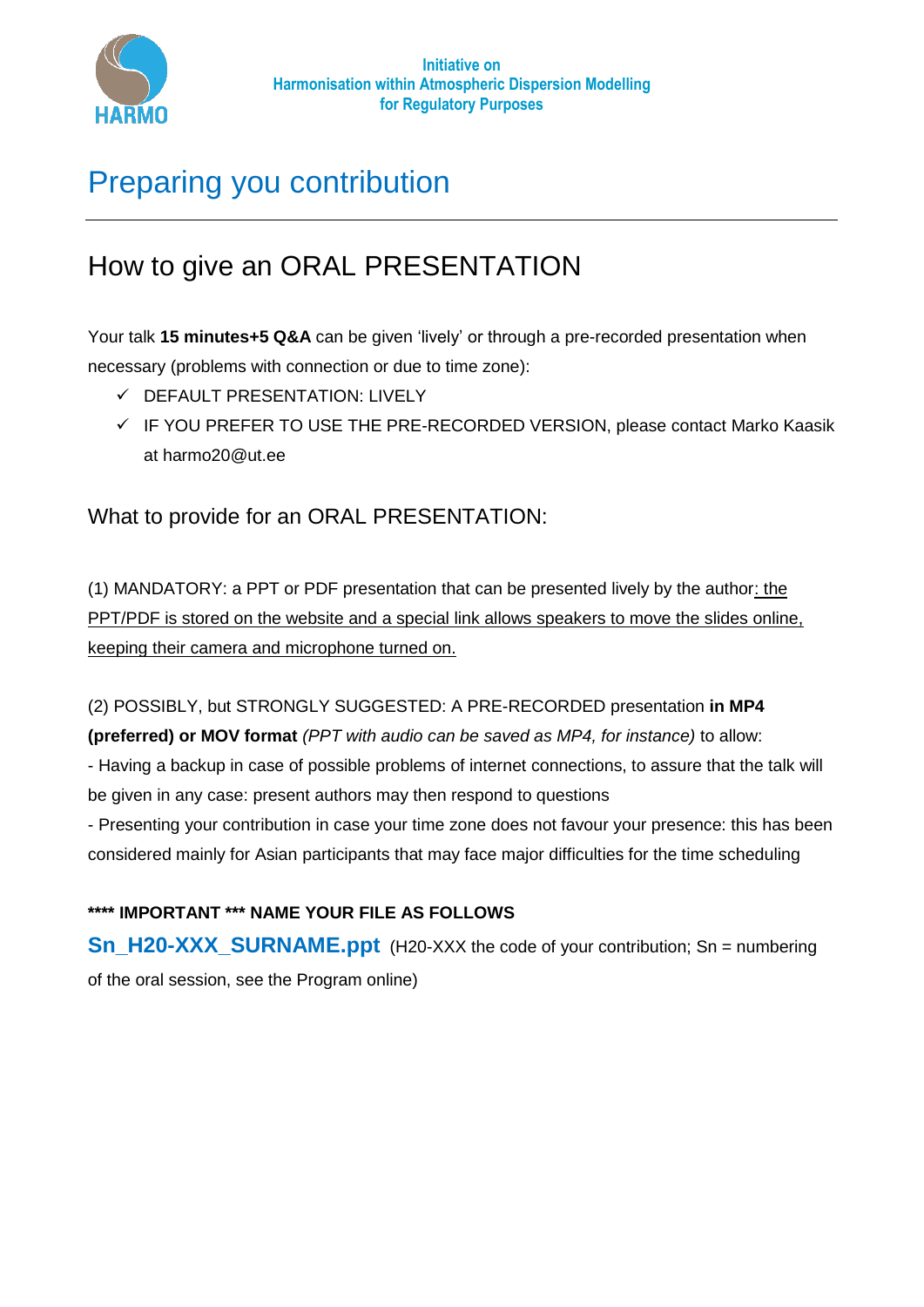

## How to give a POSTER PRESENTATION

No lively presentation is planned but **pre-recorded 2-minutes talks** will be automatically shown in sequence. The posters will be available on Worksup platform along all conference. Attendees can find an Expo button in the footer menu of Worksup to explore posters at any time during the conference. During all **CHAT TIME SESSIONS** it will be possible to interact with the poster authors.

What to provide for a POSTER PRESENTATION:

(1) A PRE-RECORDED presentation **in MP4 (preferred) or MOV format** *(PPT with audio can be saved as MP4, for instance)* of 2 MINUTES MAX, with a couple of slides (2) A PDF file of the poster

**\*\*\*\* IMPORTANT \*\*\* NAME YOUR FILE AS FOLLOWS** Pn\_H20-XXX\_SURNAME.ppt and Pn\_H20-XXX\_SURNAME.pdf (H20-XXX the code of your contribution; Pn = numbering of the poster session, see the Program online)

# How to send your presentations and posters: UPLOAD on

*[https://ebsee-my.sharepoint.com/:f:/g/personal/marko\\_puusaar\\_ebs\\_ee/EjVTvBNJFExAvgWKlSlEyOoBhhCpkAt\\_8Ak6X2M3-4QmSA](https://ebsee-my.sharepoint.com/:f:/g/personal/marko_puusaar_ebs_ee/EjVTvBNJFExAvgWKlSlEyOoBhhCpkAt_8Ak6X2M3-4QmSA)*

**Important!** The limit size for one upload is 500 MB. Normally, a 15-minute MP4 clip does not exceed this limit. However, if the exceedance occurs, you have to take measures, e.g. to reduce the screen resolution and record again!

>>>>>>>>>>>>>>>>>>>>>> DEADLINE June 8! <<<<<<<<<<<<<<<<<<<<<<